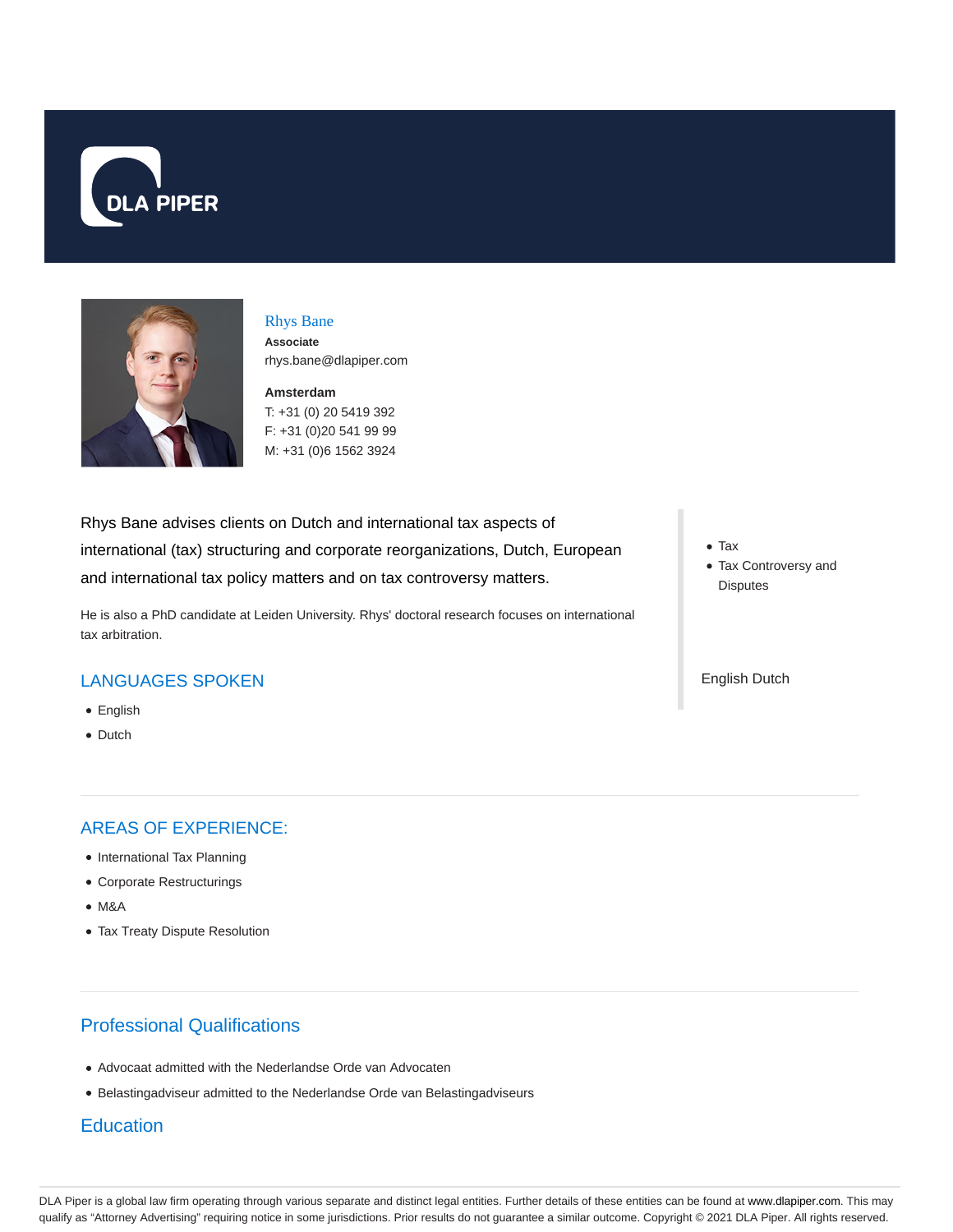- Leiden University, LL.M Tax Law, cum laude, 2018
- Leiden University, LL.B Tax Law, 2017
- Leiden University, LL.B Dutch Law, 2017

### **Memberships**

- Member of the International Fiscal Association (IFA)
- Member of the Dutch Association for Tax Science (Vereniging voor Belastingwetenschap)

### INSIGHTS

### **Publications**

**EU Commission proposes tax incentive for equity, disincentive for debt**

#### 16 May 2022

As follow-up on the Communication on Business Taxation for the 21st Century issued in May 2021 setting-out the European Commission's (EC) long-term vision to provide a fair and sustainable business environment and European Union (EU) tax system, the Commission released on 11 May 2022 a draft directive proposing the introduction of a debt-equity bias reduction allowance (DEBRA).

**Tax Alert: Netherlands and Belgium notify tax treaty under the Multilateral Instrument**

#### 30 November 2021

On November 25, the Dutch and Belgian authorities notified the Belgium-Netherlands tax treaty as a Covered Tax Agreement under the Multilateral Instrument with the OECD.

#### **2022 Dutch Budget Plan – Tax Proposals**

21 September 2021

On 21 September 2021, the Dutch government published its tax proposals for 2022 and onward

In the area of direct taxes the following measures can be relevant:

- COVID-19 support measures;
- Employee stock option rules;
- Controlled foreign company credit ranking;
- Amendment of dividend withholding tax refund rules;
- Reverse hybrid mismatches rules;
- Amendment of the application of the arm's length principle to prevent mismatches

**Tax alert: Dutch government proposes new tax treatment on employee stock options**

DLA Piper is a global law firm operating through various separate and distinct legal entities. Further details of these entities can be found at www.dlapiper.com. This may qualify as "Attorney Advertising" requiring notice in some jurisdictions. Prior results do not guarantee a similar outcome. Copyright @ 2021 DLA Piper. All rights reserved.